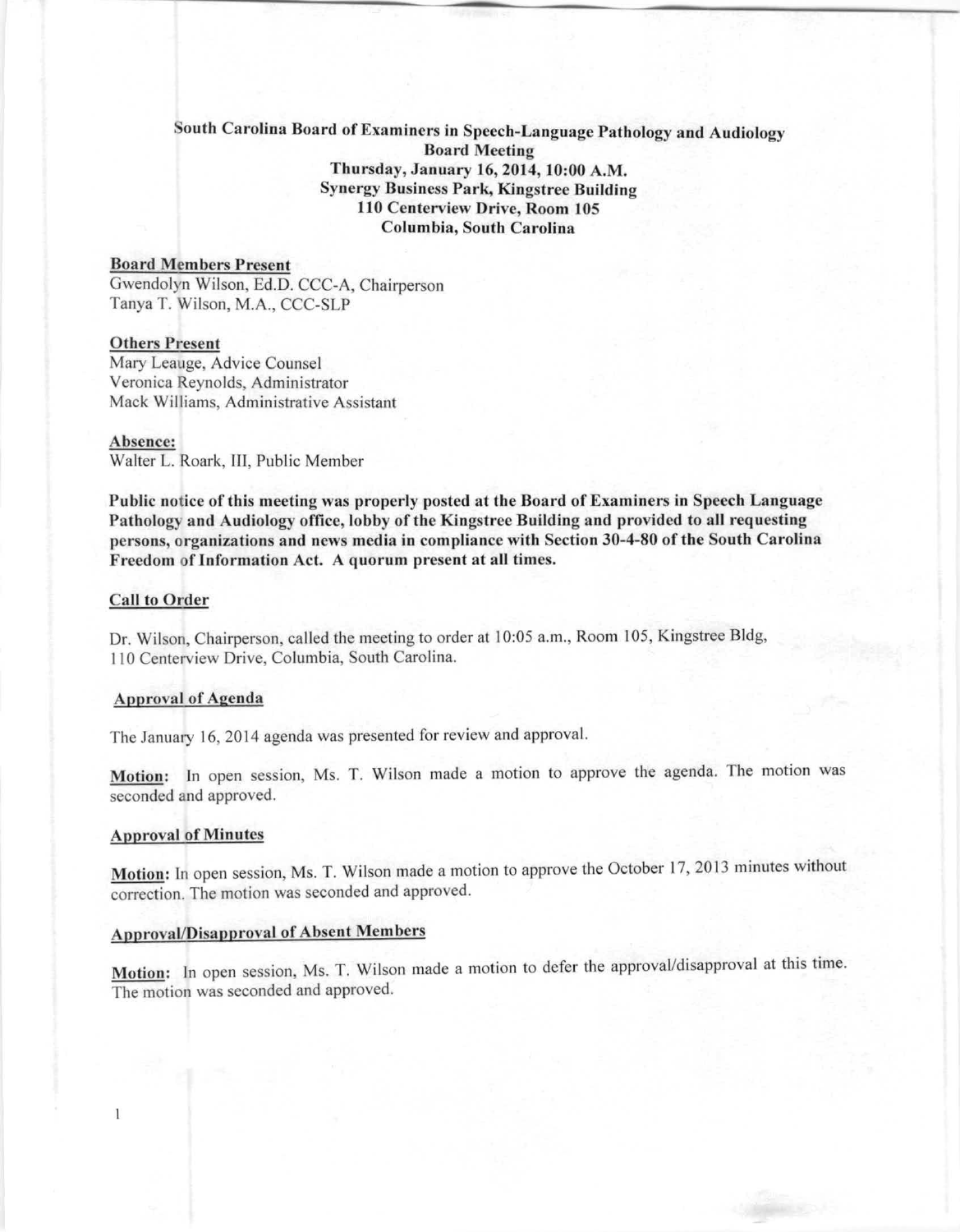## **New Business**

Office of Investigations and Enforcement (OIE) Report: Ms, Reynolds reported no cases.

Office of General Counsel (OGC) Report: Ms. Hawkins presented the OGC Report, there is currently one (1) open case.

Financial Report: Ms. Reynolds reviewed the monthly finance report with the Board.

State Ethics Commission: Ms. Reynolds reminded the Board of the March 30, 2014 deadline for filing with the State Ethics Commission.

#### **Consent Agreement**

**OlE** 2013-1: Respondent did make personal appearance before the Board and was represented by Kathleen McDaniel, Esq. Ms. Hawkins, Assistant General Counsel from the Office of General Counsel presented the signed consent agreement to the Board.

Motion: In open session, Ms. T. Wilson made a motion to accept the consent agreement. The motion was seconded and approved.

## Application Hearing Applications hy Endorsement

Erin Owens: Ms, Owens made a personal appearance before the Board and was not represented by legal counsel. The purpose of the hearing was to determine if a license should be granted to practice Speech Language Pathology.

Motion: In open session, Ms. T. Wilson made a motion to go into Executive Session to receive legal advice from counsel. The motion was seconded and approved.

IExecutive Session: No votes were taken during Executive Session.

Motion: In open session, Ms. T. Wilson made a motion to come out of Executive Session. The motion was seconded and approved.

In open session, the Board had additional questions for the respondent.

Motion: In open session, Ms. T. Wilson made a motion to go into Executive Session to receive legal advice from counsel. The motion was seconded and approved.

[Executive Session:] No votes were taken during Executive Session.

Motion: In open session, Ms. T. Wilson made a motion to come out of Executive Session. The motion was seconded and approved.

Motion: In open session, Ms, T, Wilson made a motion to approve the application for licensure with the following conditions: one (1) year probation any violation of the probation the license will be administratively suspended and a Board appearance will be required. The motion was seconded and approved.